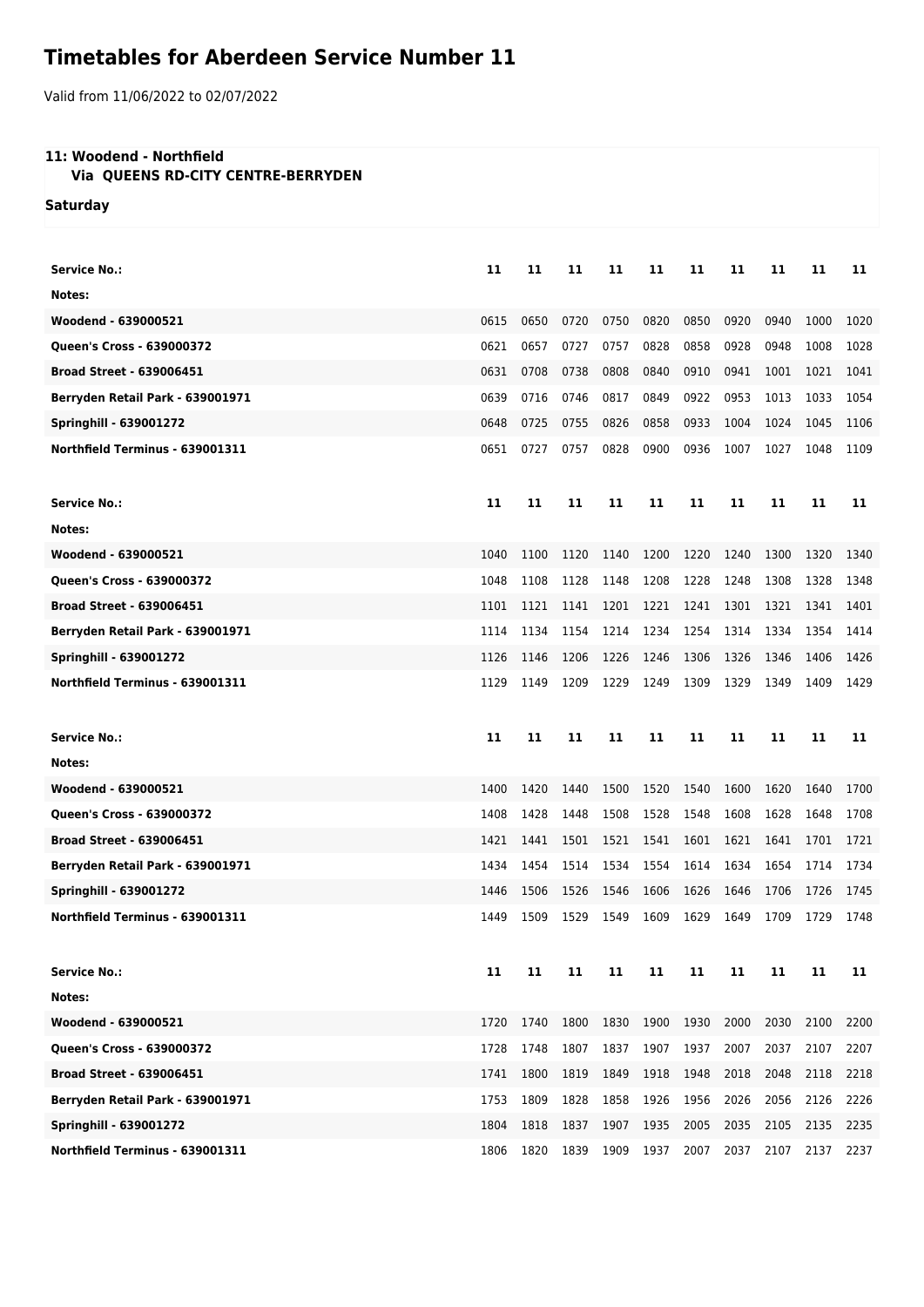| <b>Service No.:</b>              | 11   | 11     |
|----------------------------------|------|--------|
| Notes:                           |      |        |
| Woodend - 639000521              | 2300 | $-- -$ |
| Queen's Cross - 639000372        | 2307 | 2327   |
| <b>Broad Street - 639006451</b>  | 2318 | 2336   |
| Berryden Retail Park - 639001971 | 2326 | 2343   |
| <b>Springhill - 639001272</b>    | 2335 | 2352   |
| Northfield Terminus - 639001311  | 2337 | 2354   |

## **11: Northfield - Woodend Via BERRYDEN-CITY CENTRE-QUEENS RD**

**Saturday**

| <b>Service No.:</b>                                              |              |              |              | 11   | 11           | 11           | 11           | 11   | 11           | 11           | 11           | 11   | 11           |
|------------------------------------------------------------------|--------------|--------------|--------------|------|--------------|--------------|--------------|------|--------------|--------------|--------------|------|--------------|
| Notes:                                                           |              |              |              |      |              |              |              |      |              |              |              |      |              |
| Northfield Terminus - 639001311                                  |              |              |              | 0533 | 0603         | 0633         | 0659         | 0729 | 0759         | 0829         | 0859         | 0926 | 0956         |
| Hawthorn Crescent - 639001222                                    |              |              |              | 0539 | 0609         | 0639         | 0706         | 0736 | 0806         | 0836         | 0906         | 0934 | 1004         |
| Berryden Retail Park - 639001972                                 |              |              |              | 0547 | 0618         | 0649         | 0716         | 0746 | 0816         | 0846         | 0916         | 0944 | 1014         |
| Adelphi - 639006446                                              |              |              |              | 0555 | 0627         | 0659         | 0726         | 0756 | 0826         | 0856         | 0927         | 0955 | 1025         |
| Queen's Cross - 639000371                                        |              |              |              | 0603 | 0636         | 0710         | 0738         | 0808 | 0839         | 0909         | 0943         | 1011 | 1041         |
| Woodend - 639000521                                              |              |              |              | 0610 | 0644         | 0718         | 0746         | 0816 | 0847         | 0917         | 0951         | 1019 | 1049         |
|                                                                  |              |              |              |      |              |              |              |      |              |              |              |      |              |
| <b>Service No.:</b>                                              |              |              |              | 11   | 11           | 11           | 11           | 11   | 11           | 11           | 11           | 11   | 11           |
|                                                                  |              |              |              |      |              |              |              |      |              |              |              |      |              |
| Notes:                                                           |              |              |              |      |              |              |              |      |              |              |              |      |              |
| Northfield Terminus - 639001311                                  |              |              |              | 1016 | 1036         | 1056         | 1116         | 1136 | 1156         | 1216         | 1236         | 1256 | 1316         |
| Hawthorn Crescent - 639001222                                    |              |              |              | 1024 | 1044         | 1104         | 1124         | 1144 | 1204         | 1224         | 1244         | 1304 | 1324         |
| Berryden Retail Park - 639001972                                 |              |              |              | 1034 | 1054         | 1114         | 1134         | 1154 | 1214         | 1234         | 1254         | 1314 | 1334         |
| Adelphi - 639006446                                              |              |              |              | 1045 | 1105         | 1125         | 1145         | 1205 | 1225         | 1245         | 1305         | 1325 | 1345         |
| Queen's Cross - 639000371                                        |              |              |              | 1101 | 1121         | 1141         | 1201         | 1221 | 1241         | 1301         | 1321         | 1341 | 1401         |
| Woodend - 639000521                                              |              |              |              | 1109 | 1129         | 1149         | 1209         | 1229 | 1249         | 1309         | 1329         | 1349 | 1409         |
|                                                                  |              |              |              |      |              |              |              |      |              |              |              |      |              |
| <b>Service No.:</b>                                              |              |              |              | 11   | 11           | 11           | 11           | 11   | 11           | 11           | 11           | 11   | 11           |
| Notes:                                                           |              |              |              |      |              |              |              |      |              |              |              |      |              |
| Northfield Terminus - 639001311                                  |              |              |              | 1336 | 1356         | 1416         | 1436         | 1456 | 1516         | 1536         | 1556         | 1618 | 1640         |
|                                                                  |              |              |              | 1344 |              |              |              |      |              | 1544         | 1604         |      | 1648         |
| Hawthorn Crescent - 639001222                                    |              |              |              |      | 1404         | 1424         | 1444         | 1504 | 1524         |              |              | 1626 |              |
| Berryden Retail Park - 639001972                                 |              |              |              | 1354 | 1414         | 1434         | 1454         | 1514 | 1534         | 1554         | 1614         | 1636 | 1658         |
| Adelphi - 639006446                                              |              |              |              | 1405 | 1425         | 1445         | 1505         | 1525 | 1545         | 1605         | 1625         | 1647 | 1709         |
| Queen's Cross - 639000371                                        |              |              |              | 1421 | 1441         | 1501         | 1521         | 1541 | 1601         | 1621         | 1641         | 1703 | 1725         |
| Woodend - 639000521                                              |              |              |              | 1429 | 1449         | 1509         | 1529         | 1549 | 1609         | 1629         | 1649         | 1711 | 1733         |
|                                                                  |              |              |              |      |              |              |              |      |              |              |              |      |              |
| Service No.:                                                     | 11           | 11           | 11           |      | 11           | 11           | 11           |      | 11           | 11           | 11           |      | 11           |
| Notes:                                                           |              |              |              |      |              |              |              |      |              |              |              |      |              |
| Northfield Terminus - 639001311<br>Hawthorn Crescent - 639001222 | 1703<br>1711 | 1726<br>1734 | 1750         |      | 1810         | 1830         | 1850<br>1857 |      | 1915         | 1945<br>1951 | 2015         |      | 2115<br>2121 |
| Berryden Retail Park - 639001972                                 | 1721         | 1744         | 1758<br>1808 |      | 1817<br>1826 | 1837<br>1846 | 1906         |      | 1922<br>1931 | 2000         | 2021<br>2030 |      | 2129         |
| Adelphi - 639006446                                              | 1732         | 1755         | 1819         |      | 1834         | 1854         | 1915         |      | 1940         | 2009         | 2039         |      | 2137         |
| Queen's Cross - 639000371                                        | 1747         | 1810         | 1833         |      | 1848         | 1905         | 1926         |      | 1951         | 2020         | 2050         |      | 2147         |
| Woodend - 639000521                                              | 1755         | 1817         | 1840         |      | 1855         | 1912         | 1933         |      | 1958         | 2027         | 2057         |      | 2153         |